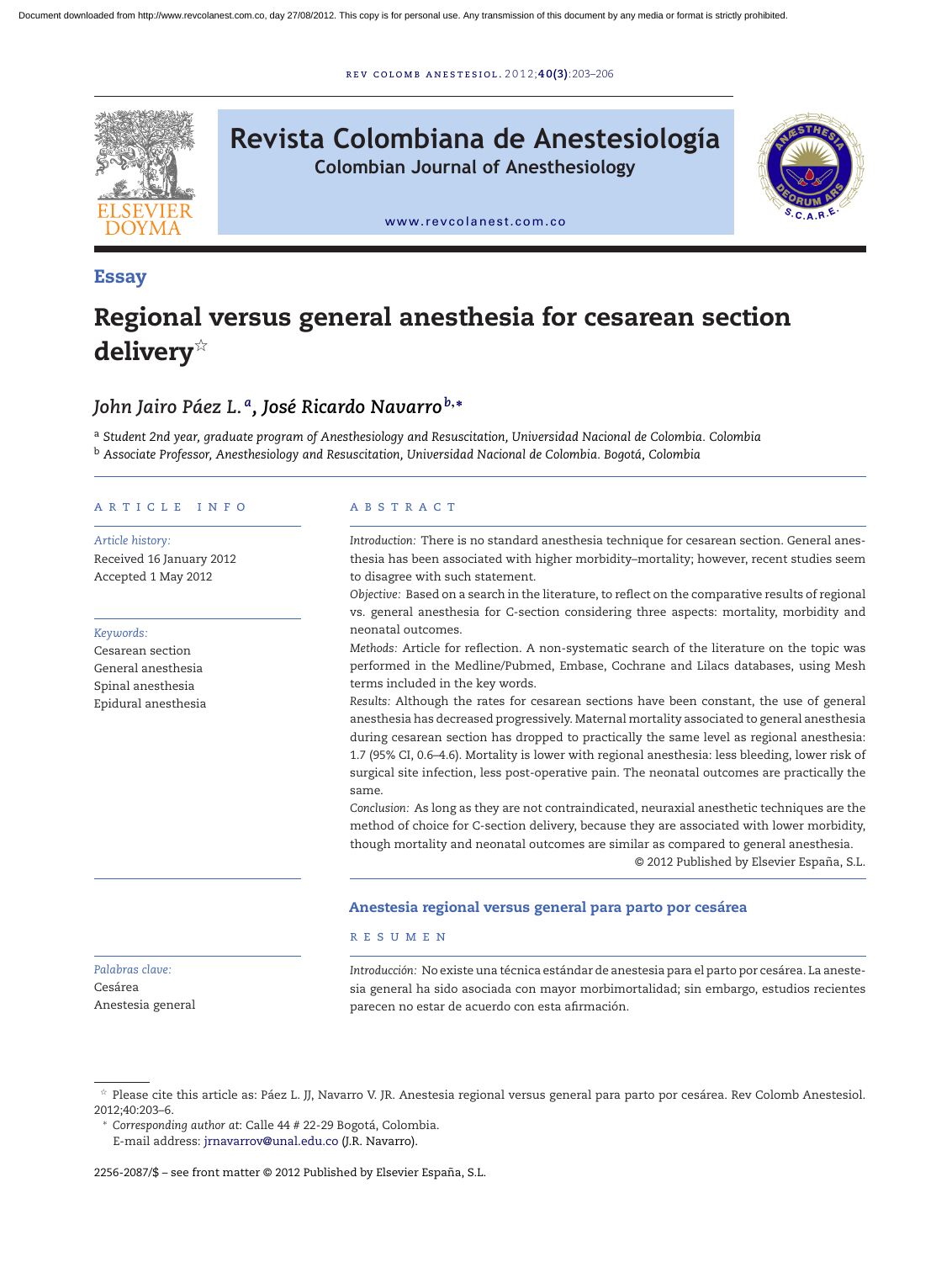Anestesia raquídea Anestesia epidural

*Objetivo:* Hacer una reflexión a través de los resultados de estudios que comparan anestesia regional y general para cesárea desde 3 aspectos: mortalidad, morbilidad y desenlaces neonatales, a partir de una búsqueda de la literatura

*Métodos:* Artículo de reflexión. Se realizó una búsqueda no sistemática de la literatura referente a este tema en las bases de datos Medline/Pubmed, Embase, Cochrane y Lilacs usando términos Mesh incluidos en las palabras clave.

*Resultados:* Aunque la tasa de cesáreas se ha mantenido constante, el uso de anestesia general ha disminuido progresivamente. La mortalidad materna asociada a anestesia general durante cesárea ha descendido hasta prácticamente ser igual a la de anestesia regional 1,7 (CI 95%, 0,6–4,6). La morbilidad es menor con anestesia regional: menor sangrado, menor riesgo de infección del sitio operatorio y menor dolor posoperatorio. Los desenlaces neonatales son prácticamente iguales.

*Conclusión:* Las técnicas de anestesia neuroaxial son la elección para parto por cesárea siempre que no esté contraindicada, porque se asocia con menor morbilidad, aunque la mortalidad y los desenlaces neonatales son similares cuando se compara con anestesia general.

© 2012 Publicado por Elsevier España, S.L. en nombre de Sociedad Colombiana de Anestesiología y Reanimación.

#### **Introduction**

In 1999 a review article was published in the journal that evaluated the available evidence on the use of regional versus general anesthesia for cesarean section delivery.<sup>1</sup> The findings indicated that general anesthesia was associated with higher morbidity–mortality. Since then, several randomized trials and meta-analysis have been published denying that statement. The objective of this article is reflect on the results of trials comparing regional versus general anesthesia for cesarean section from three aspects: mortality, morbidity and neonatal outcomes.

#### **General observations**

C-section is performed in 30% of live births and is the most usual surgical procedure in the United States;<sup>2</sup> In Colombia, the percentage of deliveries through c-section is quite similar  $(25-30\%)$  $(25-30\%)$  $(25-30\%)$ .<sup>3</sup>

Neuraxial anesthesia techniques are currently most widely used for cesarean section surgery and they are even used in situations that used to be considered an indication for general anesthesia (cord prolapse, preeclampsia, placenta previa)[.4,5.](#page-3-0) In the United States the use of neuraxial anesthesia has been increasing since 1980s, particularly subarachnoid anesthesia (80% of C-sections are done under neuraxial anesthesia).<sup>[5](#page-3-0)</sup> A retrospective study from a third tier hospital in the United Kingdom<sup>[6](#page-3-0)</sup> found that despite a constant rate of cesarean sections (23.1–30%), the use of general anesthesia has dropped considerably (0.8% of all C-sections.

The rise in epidural anesthesia during labor, the use of mixtures of local anesthetic and opiates and the desire to avoid fetal exposure to depressant medications and to allow the mother to remain awake during delivery have been instrumental to these changes[.4](#page-3-0)

#### **Mortality**

Randomized clinical trials and meta-analyses have been unable to prove that any of the techniques is associated to increased mortality.<sup>7</sup> Hawkins et al.<sup>8</sup> published a preliminary study in 1997, analyzing all anesthesia-related maternal deaths between 1979 and 1990; they found 129 anesthesiarelated maternal deaths; 67 under general anesthesia and 33 with neuraxial anesthesia. The relative risk of maternal death during general anesthesia was 2.3 (CI 95% 1.9–2.9) for 1974–1984 and 16.7 (CI 95% 12.9–21.8) from 1985 to 1990. Probably these patients exhibited more critical clinical conditions. A second trial in 2011, $9$  identifying anesthesia-related maternal deaths from 1979 to 2002, 86 anesthesia-related maternal deaths were found from 1991 through 2001. The ratio of maternal death associated with anesthesia was 2.9 per million live births from 1979 to 1990 and 1.2 per million live births from 1991 to 2002, a 59% decrease. The relative risk of anesthesia-related maternal death dropped to 1.7 (95% CI 0.6–4.6 [non-significant]) from 1997 to 2002. Probably these findings reflect an improvement in the general anesthesia techniques; implementation of algorithms for managing the difficult airway and prevention of pulmonary aspirate; and increased use of regional anesthesia for high-risk C-section patients.

#### **Morbidity**

#### *Bleeding*

One trial in Thailand found a lower post-operative hematocrit associated with anesthesia as compared to epidural or subarachnoid anesthesia for cesarean section.<sup>10</sup> Two clinical trials $11,12$  and one meta-analysis<sup>7</sup> found that intraoperative bleeding was less with epidural anesthesia (-126mL)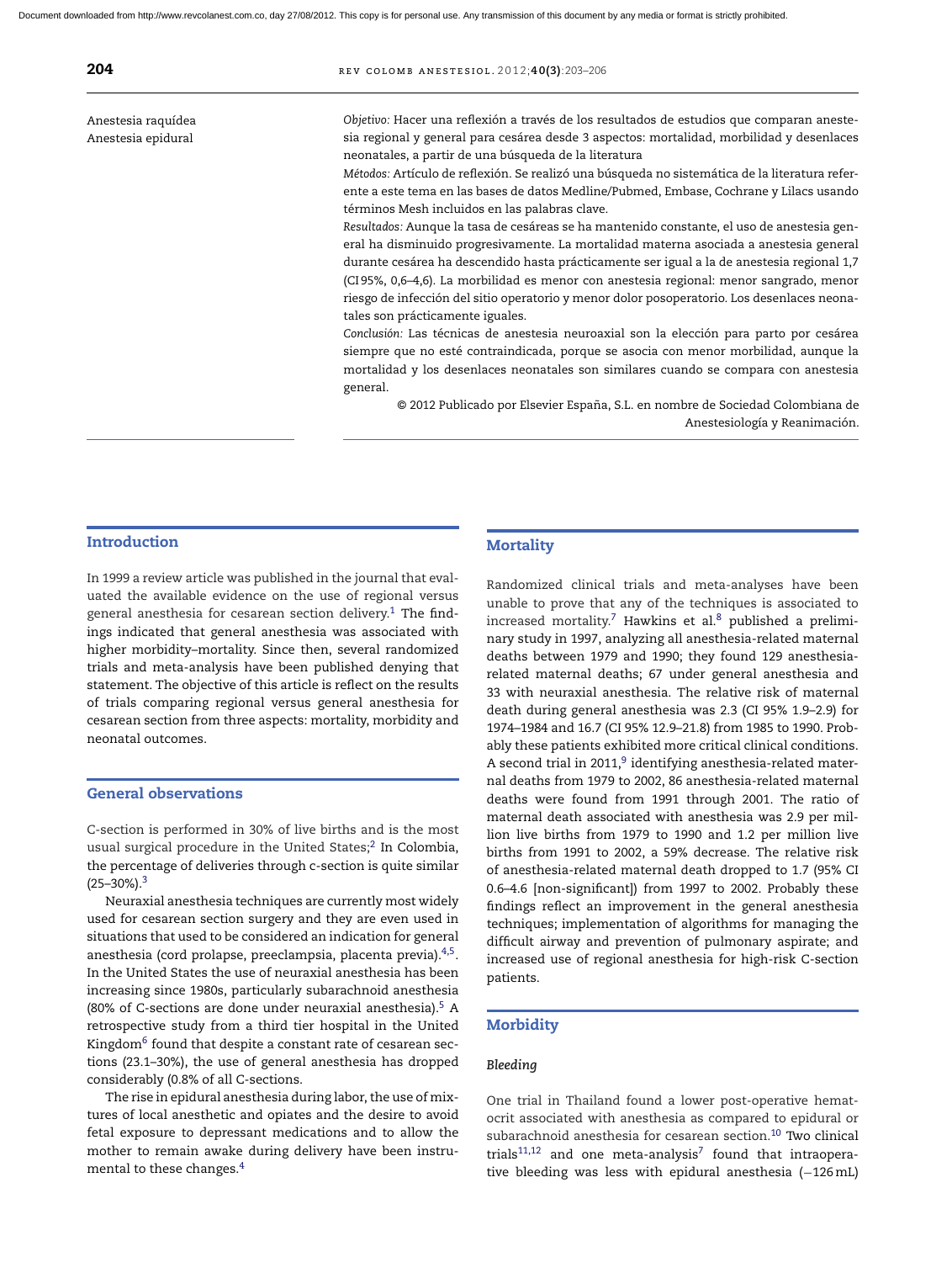and with spinal anesthesia (-0.59mL) than with general anesthesia. Although these data are statistically relevant, their clinical significance must be evaluated, keeping in mind that the average bleeding in a cesarean section is 500–1000mL.

#### *Surgical wound infection*

In Cochrane's meta-analysis no studies reporting surgical wound infections were found; $^7$  $^7$  however, a retrospective study was recently published with an OR finding for surgical site infection within the 30 days after general anesthesia versus neuraxial anesthesia cesarean section of 3.73 (95% CI 2.07–4.53).[13](#page-3-0)

#### *Pain*

Pain perception during the C-section intraoperative period is more severe in patients under regional anesthesia;<sup>10</sup> however, postoperative pain is less in patients with neuraxial techniques, since the time for the first boost of analgesia is longer (690 min versus 190 min in the general anesthesia group)<sup>[11](#page-3-0)</sup> and the VAS scores for pain are lower (54mm vs. 72mm,  $p < 0.001$ ).<sup>[12](#page-3-0)</sup>

#### *Nausea and vomiting*

Nausea is more frequent in epidural anesthesia (OR 3.17 [95% CI 1.64–6.12]) and in spinal anesthesia (OR 23.2 [95% CI 8.69–62.30]), while vomiting is more frequent only in the spinal anesthesia group of patients (OR 7.05 [95% CI 3.06–16.23]), when compared against general anesthesia.<sup>6,9</sup> A more recent study found no differences[.14](#page-3-0)

#### *Patient satisfaction*

Lertakyamanee found no differences in terms of patient satisfaction when comparing spinal, epidural or general anesthesia patients[.10](#page-3-0) In contrast, Fassoulaki measured patient satisfaction using the VAS and found higher scores among the neuraxial anesthesia patients (77 versus 52 with general anesthesia,  $p = 0.001$ ).<sup>[14](#page-3-0)</sup> 81% preferred neuraxial anesthesia for a third C-section.

#### *Other outcomes*

The percentage of patients who walked during the first 24h was higher in neuraxial anesthesia patients (51% versus 29%, *p* = 0.003) and the percentage of mothers who saw their baby during the first post-op day was also higher (98% versus 51% in the general anesthesia group, *p* < 0.001)[.14](#page-3-0)

#### **Neonatal outcomes**

#### *Umbilical arterial and venous pH*

These trials have been contradictory. Sener et al., published in 2003 a study that randomized 30 patients to general or epidural anesthesia for C-section;<sup>15</sup> the umbilical vain pH and arterial PO<sub>2</sub> arterial were higher in the epidural anesthesia group (*p* < 0.05 and *p* < 0.001, respectively). In Cochrane'[s7](#page-3-0) meta-analyses, 8 studies found no difference in the umbilical arterial pH, when the indication for C-section was not an emergency. Three trials<sup>12,16,17</sup> have found that the umbilical artery pH was significantly lower in neuraxial anesthesia patients as compared to general anesthesia. A recent study found no differences in the umbilical artery pH values. $^{18}$  $^{18}$  $^{18}$ 

In contrast, the umbilical vein pH has been found to be constantly higher in patients receiving regional anesthesia, as compared against general anesthesia.<sup>[7,19,20](#page-3-0)</sup>

#### *Neurological adaptation scores*

No differences were found in the neurological adaptive capacity at 2 and 4h of newborn life from mother who underwent general or epidural anesthesia C-section.<sup>[7,15,20](#page-3-0)</sup>

#### *Apgar score*

Two studies reported 1-min Apgar scores that were significantly lower in children from mothers who underwent general anesthesia C-section, as compared against epidural anesthesia. $7,19,20$  However, there were no differences with subarachnoid anesthesia. The trend is similar at 5min. Korkmas in 2004, $21$  found no differences in the 1-min and 5-min Apgar scores, when comparing epidural – spinal anesthesia versus general anesthesia.

When considering the neonates with Apgar scores less than 4 or 6 at 1 and 5min, the proportion receiving general anesthesia is no different from those receiving regional anesthesia[.7](#page-3-0)

In the study by Mancuso et al. $^{18}$  $^{18}$  $^{18}$  the percentage of neonates with Apgar scores less than 7 at 1min was 25.9% for the general anesthesia group and 1.1% for the spinal anesthesia group (*p* < 0.001); however, after 5min, all neonates had a score over 9.

#### *Supplementary oxygen requirement of ventilation during adaptation*

Petropoulos et al.<sup>16</sup> found no differences in the need for supplementary oxygen in neonates born with general or epidural anesthesia C-section (OR 0.85 [95% CI 0.30–2.41]). Another more recent trial did find differences: the percentage of neonates requiring oxygen or positive pressure ventilation during neonatal adaptation was 14% for the general anesthesia group, versus 0% for the spinal anesthesia group  $(p=0.001).$ <sup>18</sup> None required tracheal intubation or ICU admission.

#### **Conclusion**

Although the preferred anesthetic technique for cesarean section delivery is neuraxial anesthesia, when the indication for the procedure is under general anesthesia, there is no increased risk of maternal death or unfavorable neonatal clinical outcomes. Mortality may be more linked to the indication